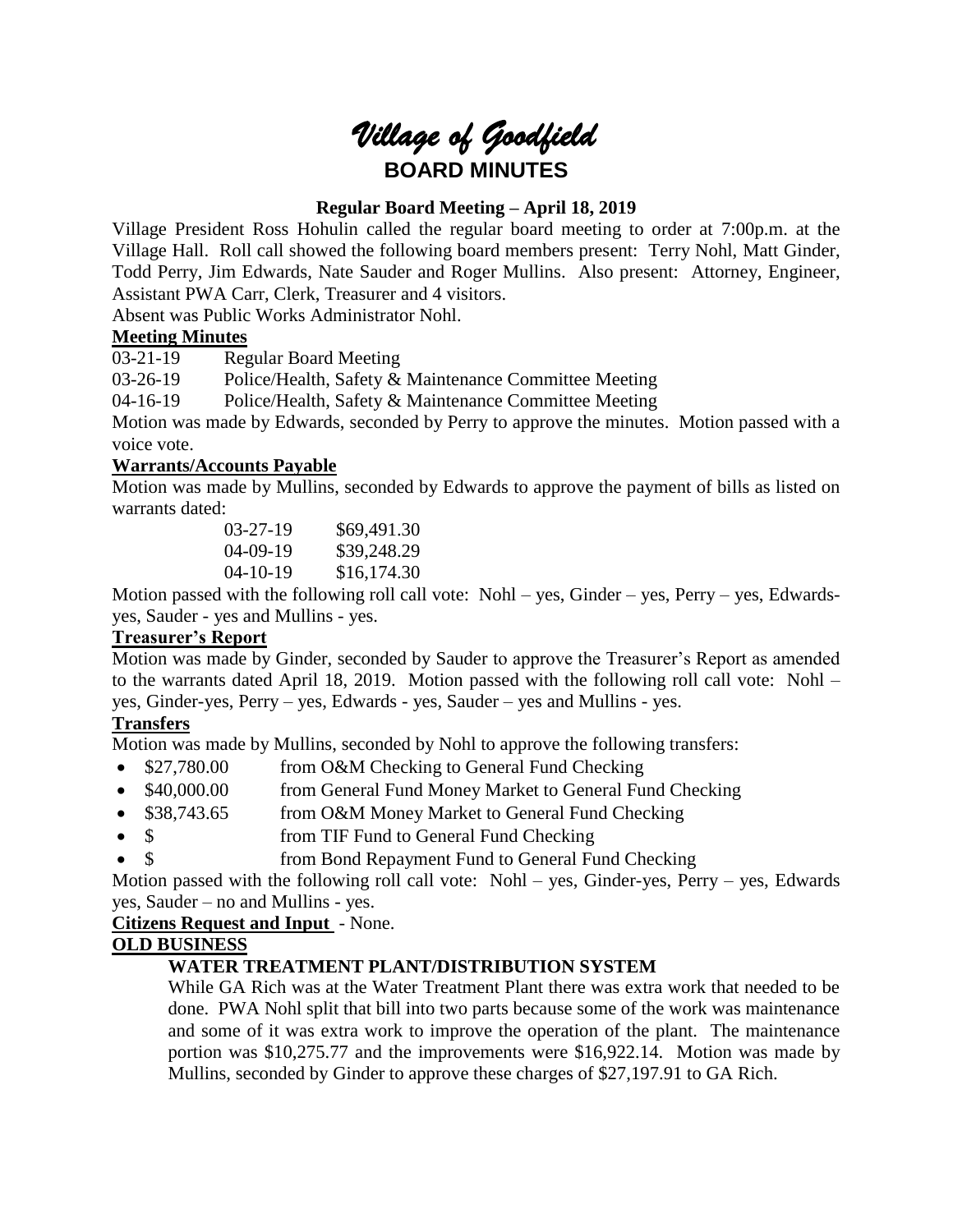Motion passed with the following roll call vote: Nohl – yes, Ginder yes, Perry – yes,  $Edwards - yes$ , Sauder – yes and Mullins – yes.

Also when they opened up the aerolater at the Water Treatment Plant it was a mess. Daniels Manufacturing came in to fix welds. There were 3 different types of aluminum. Daniels worked until 2:00am to complete the job. Motion was made by Sauder, seconded by Mullins to approve paying Daniels Manufacturing \$14,875.50 for their work. Motion passed with the following roll call vote: Nohl – yes, Ginder – yes, Perry – yes, Edwards – yes, Sauder – yes and Mullins – yes.

Engineer Yockey also brought final pay request for GA Rich on the Water Treatment Plant Project in the amount of \$20,593.82. Motion passed with the following roll call vote: Nohl – yes, Ginder – yes, Perry – yes, Edwards – yes, Sauder – yes and Mullins – yes.

#### **SEWER TREATMENT PLANT/COLLECTION SYSTEM**

Nothing discussed.

#### **Payment of outstanding invoices upon request of Village Engineer**

There were no outstanding invoices.

**Comprehensive Plan/Mile and a half radius map**

Nothing discussed.

## **Website Update**

Nothing discussed.

**Adopt International Commercial Building Code**

Nothing discussed.

## **Alley between Thomas/Zobrist**

## **Ordinance Vacating Public Alley**

As soon as the drainage and access easement is signed both the ordinance and easement will be filed with the Woodford County Recorder.

#### **Drainage & Access Easement**

Mike & Susie Zobrist are supposed to come sign the drainage and access agreement tomorrow. Then Clerk will take it to Woodford County Recorder to record.

**Timberline Watermain Extension Update**

Nothing discussed.

**Ingress/Egress Easement for Sanitary Sewer Trunk Main**

Nothing discussed.

**Tax Increment Financing Review**

Nothing discussed.

## **Consolidated Election**

Commencement of new terms will take place at the May  $16<sup>th</sup>$  Regular Board Meeting.

## **Solar Energy Code**

Nothing discussed.

## **Village Hall Sign**

Still waiting for updated price from Martin Signs.

## **Police Protection**

Police Chairman, Jim Edwards, discussed the contract as proposed by Deer Creek. He said money is not the issue. Reports are the issue. Chief Potts stated one issue he has is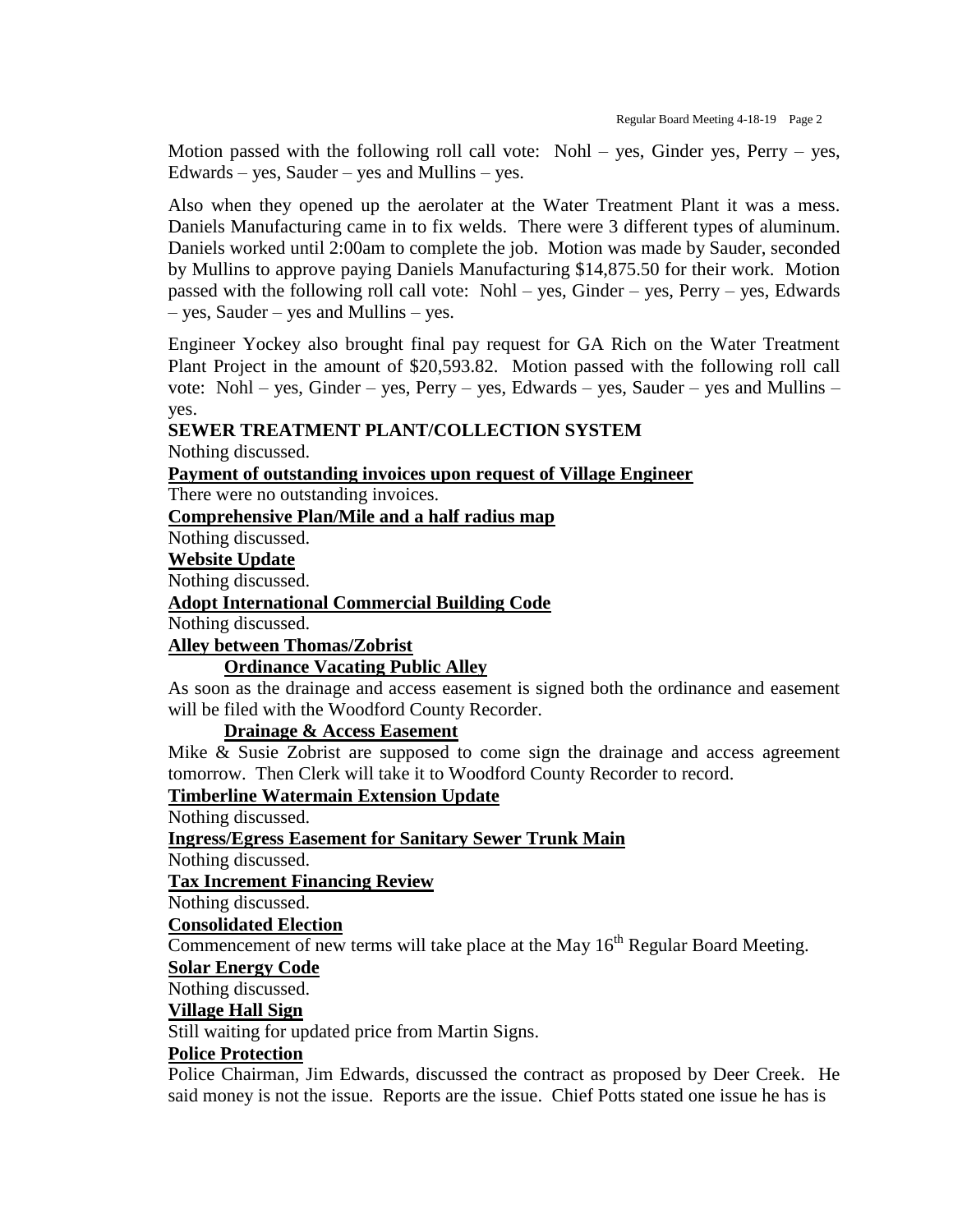that the officers will worry more about paperwork and not patrolling. Chief Potts also said he went back through old reports and said that Jim never gave those reports. Edwards said they are needed for accountability. Goodfield wants the same reports Chief Pott's currently gives plus an accounting of Goodfield hours. Chairman Edwards said Goodfield wants the reports added in #2 of the contract and wants to eliminate #3 altogether. Chief Pott's said that was Deer Creek's final offer and that Goodfield would have to take it or leave it. Chief Pott's gave his word that he would continue to do the reports and add Goodfield time. Motion was made by Nohl, seconded by Perry to approve contract as presented by Deer Creek with Chief Pott's word to complete reports as requested by Goodfield. Motion passed with the following roll call vote: Nohl – yes, Ginder - no, Perry – yes, Edwards – no, Sauder – yes and Mullins - yes.

## **Raymond & Cleveland Street Right of Way**

Nothing discussed.

## **Goodfield Crossing Drainage Issue**

PWA Nohl is going to schedule a meeting with the parties involved.

## **VH Storm Sewer**

Engineer Yockey brought pay request #1 in the amount of \$21,196.60 for Mueser Construction for the work on the Village Hall storm sewer project. During construction they found out the floor drain of garage is going out to storm sewer so there is a change order to tie the floor and roof drains into new storm sewer in the amount of \$1,696.20.

Motion was made by Nohl, seconded by Sauder to approve pay request #1 to Mueser Construction and the change order in the amount of \$1,696.20. Motion passed with the following roll call vote: Nohl – yes, Ginder yes, Perry – yes, Edwards – yes, Sauder – yes and Mullins - yes.

## **Garage Addition**

Nothing discussed.

## **Sewer Main Easement – Dr. Merheb & Barn III**

PWA Nohl is still working on the letter.

## **Timberline Mobile Home Water**

The letter requesting payment in full by 14 days went out on March 28, 2019. There has been no response. The lien was filed a week ago and still no response. The Village received a phone message on April 4th from someone named Lisa who wanted to change the name on the water account. Attorney Gronewold called Lisa and she indicated Jericho Properties was currently taking care of the bills and that it was under new ownership as of April 1, 2019. The new ownership was JR Investment Group, LLC. It was unclear who she was with Jericho Properties or JR Investment Group, LLC. She indicated JR Investments, LLC bought the portfolio. She said JR Investments is Jerry Rizquallah and Jericho Properties is Jim Rizquallah. She said Jericho is responsible for bill until April 1, 2019 then JR Investments is responsible after April 1, 2019. Then she said JR Investments is "trying" to take over the property.

Attorney Gronewold stated options to move forward could include: Statutory Lien, Statutory Cause of Action, Contract Claims, Potential Fraudulent Actions, Unjust Enrichment and Water disconnection. The Board encouraged Attorney Gronewold to continue to try to contact Jericho Properties.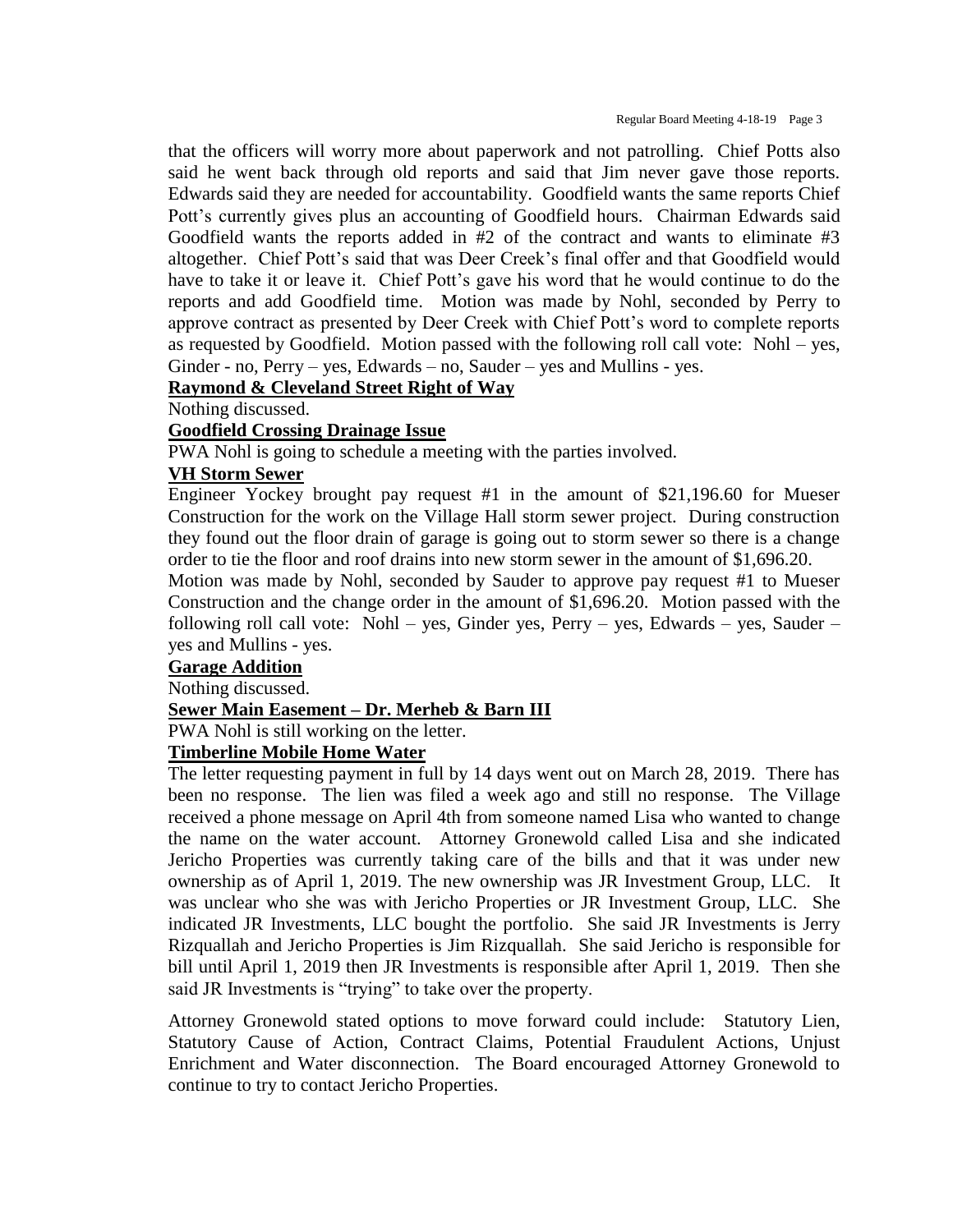Trustee Todd Perry asked about returned bad checks. Attorney Gronewold did not include that issue in the letter sent to Jim Rizqallah. Trustee Edwards recommended the Village should take the information to the State's Attorney to see what he says about it.

Trustee Nohl asked if there are laws against theft from a public utility? Attorney Gronewold said from criminal law stand point there may be.

## **2019 Street Repair Drive Through**

Engineer Yockey discussed the street drive through. Roads are in much better shape than a lot of streets elsewhere. Winter was hard on Deer Lakes Drive. Deer Lakes Drive needs to be patched – Mike Carr said they have already done that.

#### **NEW BUSINESS**

## **Commencement of New Terms – Appointment of newly elected Village President and Trustees**

Commencement of new terms will be at the May Regular Board Meeting.

**Laborer's Local 996 – Soliciting**

Nothing discussed.

## **Liquor License Renewals**

#### **Barn III**

Motion was made by Edwards, seconded by Nohl to renew a Class B liquor license requested by Barn III commencing May 1, 2019 and expiring April 30, 2020 as recommended by Liquor Commissioner. Motion passed with the following roll call vote: Nohl – yes, Ginder yes, Perry – yes, Edwards – yes, Sauder – yes and Mullins - yes.

## **Freedom Oil**

Motion was made by Edwards, seconded by Sauder to renew a Class A liquor license requested by Freedom Oil commencing May 1, 2019 and expiring April 30, 2020 as recommended by Liquor Commissioner. Motion passed with the following roll call vote: Nohl – yes, Ginder yes, Perry – yes, Edwards – yes, Sauder – yes and Mullins yes.

## **Appointments**

Nothing discussed.

#### **Budget/Appropriations**

Finance Committee meeting set for May 6, 2019 at 7:00pm at the Village Hall.

# **CMS Health Insurance Renewal**

Nothing discussed.

#### **1426 US Highway 150 – Sewer Hook-up**

Tabled.

## **2019 Seal Coat Work**

Engineer recommends doing a seal coat, which includes most of Deer Lakes Subdivision, all of Oak Valley Subdivision streets, Grimm Road, DMI Drive, and Timberline Road only around the curve. The estimate for the work is \$126,185.00. Engineer Yockey also did an estimate on doing the Village Hall parking lot – that estimate is \$11,812.00. Currently the Village has \$90,665.76 in MFT funds. The rest would have to come out of General Fund. Motion was made by Nohl, seconded by Edwards to approve seal coat program per Engineer's drawing with alternate bid for Village Hall and authorizing \$90,000 to be used from MFT funds. Motion passed with the following roll call vote: Nohl – yes, Ginder - yes, Perry – yes, Edwards – yes, Sauder – yes and Mullins - yes.